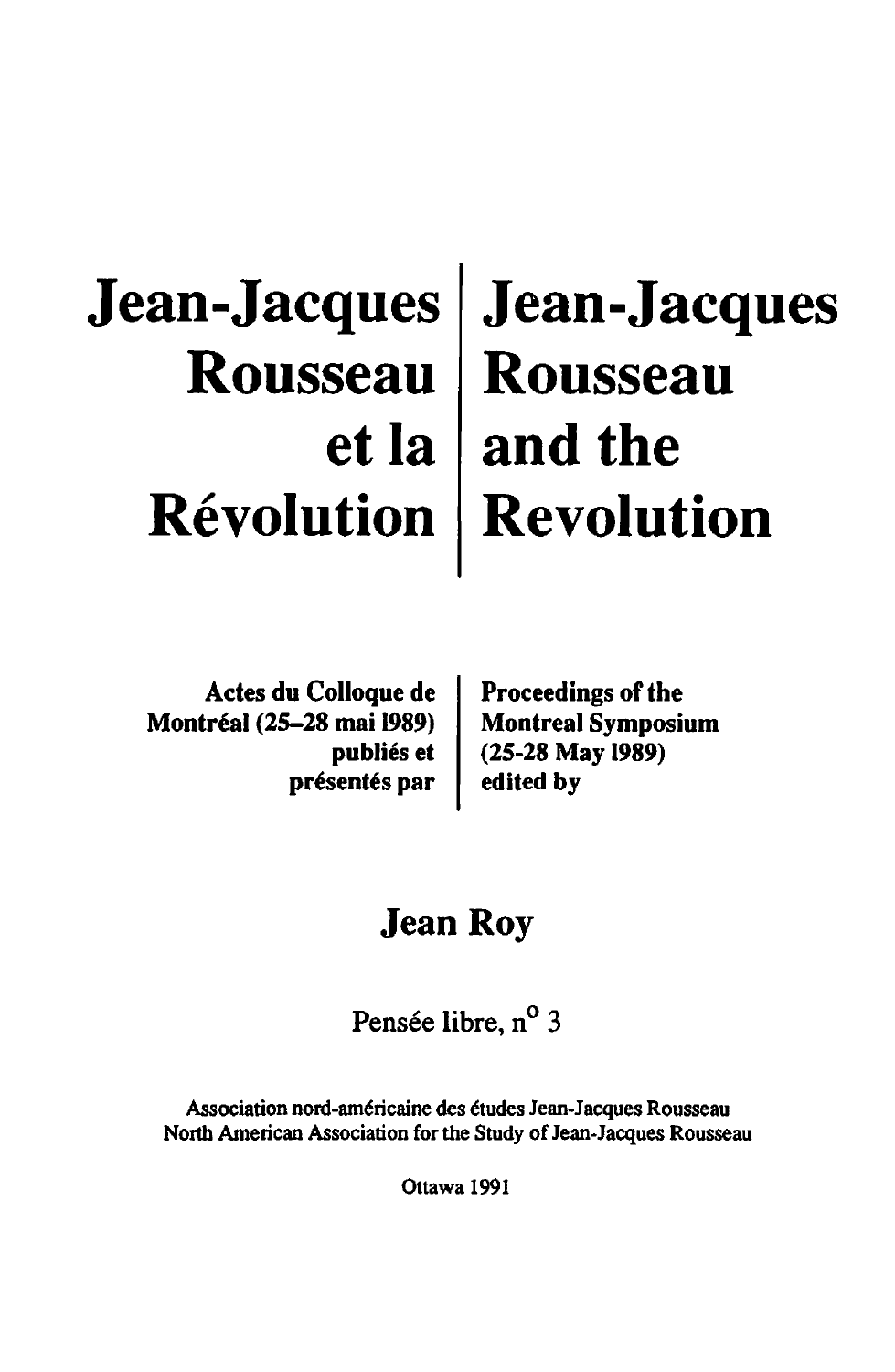Ouvrage publi6 grace au concours de I' Association nord-am6ricaine des 6tudes Jean-Jacques Rousseau, grâce à une subvention du Conseil de recherche en sciences humaines du Canada, et grâce à l'aide de la Faculté des arts et sciences de l'Université de Montréal.

The publication of this volume was made possible by the co-operation of the North American Association for the Study of Jean-Jacques Rousseau, by a grant from the Social Sciences and Humanities Research Council of Canada, and by the support of the Faculty of Arts and Sciences of the University of Montreal.

@ Association nord-am6ricaine des 6tudes Jean-Jacques Rousseau I North American Association for the Study of Jean-Jacques Rousseau, 1991.

ISBN 0-9693132-2-5

Printed in Canada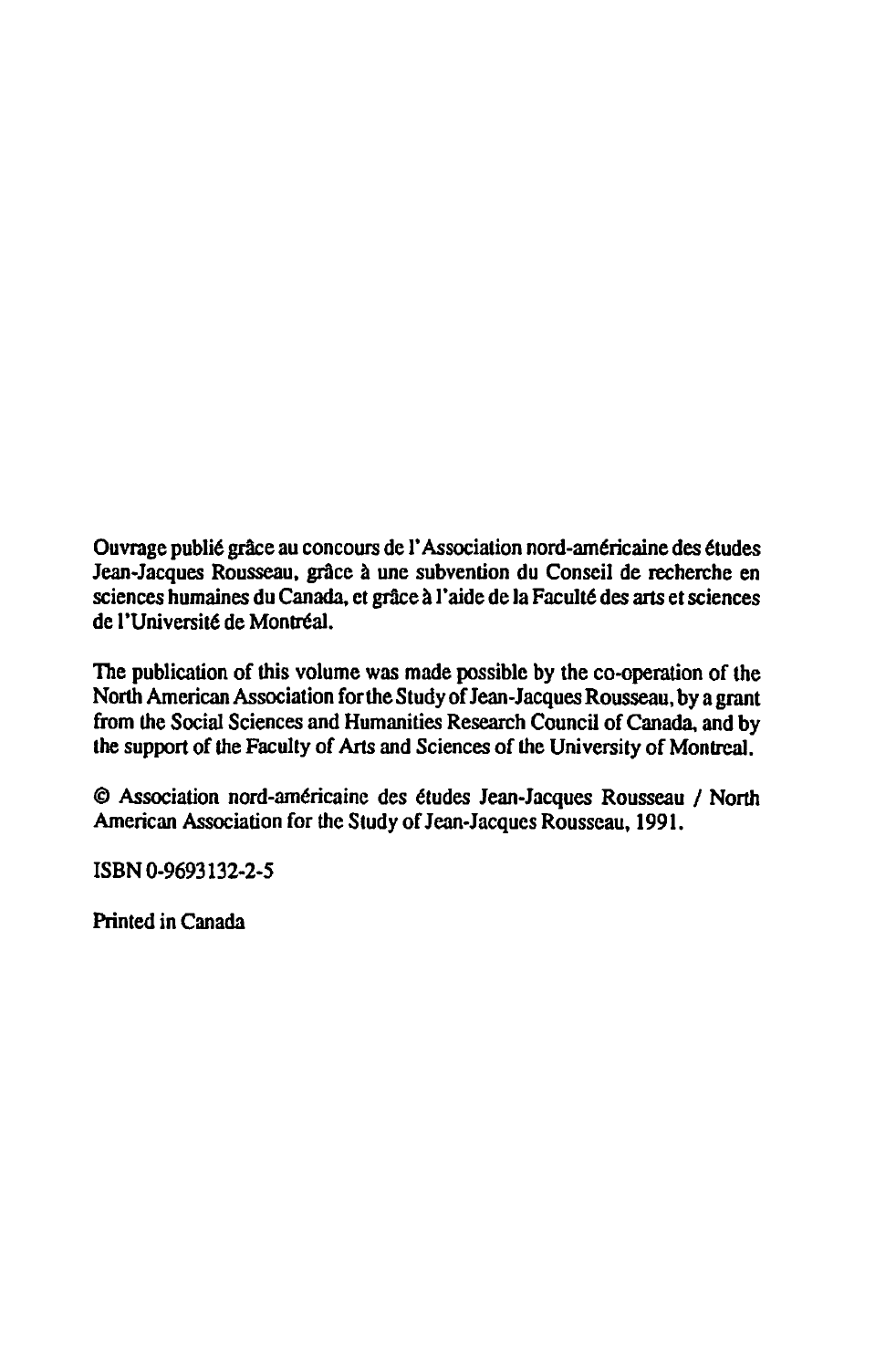### JEAN-JACQUES ROUSSEAU IN

#### THE POPULAR MUSIC OF

## THE FRENCH REVOLUTION:

#### THE MAGASIN DE MUSIQUE AND

# THE FÊTE CIVIOUE DU 20 VENDÉMIAIRE III

In the final moments of Rousseau's *IA decouverte du nouveau monde*   $(1740-1741)$ , Colomb calls two warring nations to the fête:

O vous que des deux bouts du monde Le Destin rassemble en ces lieux Venez. peuples divers, former [.sic] d'aimables jeux. Qu'à vos concerts l'Écho réponde. Enchantés les cœurs et les yeux. Jamais une plus digne fête N'attira vos regards. (OC 11:839)

In this example given years before the *Lettre* a *d' Alembert (1758)*  and the *Considerations sur Ie gouvernement de Pologne* (1771), Rousseau, in the persona of Colomb, calls us to witness the perfect fusion of opposing ideologies in the celebration of fête. Here music and dance come to signify a moral code of conduct in which the individual is subsumed by the collective will (Vernes 1978, 64).

The distance between the Isle of Guanahan and Revolutionary France is indeed insignificant when one considers just how closely the mission of Colomb resembled that of the government of the new Republic. Like Colomb, the leaders of the Revolution had to subdue passiondominated subjective behaviour that threatened the collectivity. Music had a role to play in both instances, but was its role instrumental in subjugating passion, or was it merely representational? In other words, was music an agent in establishing a new moral order, or, in the linguistic sense, an arbitrary sign of such order?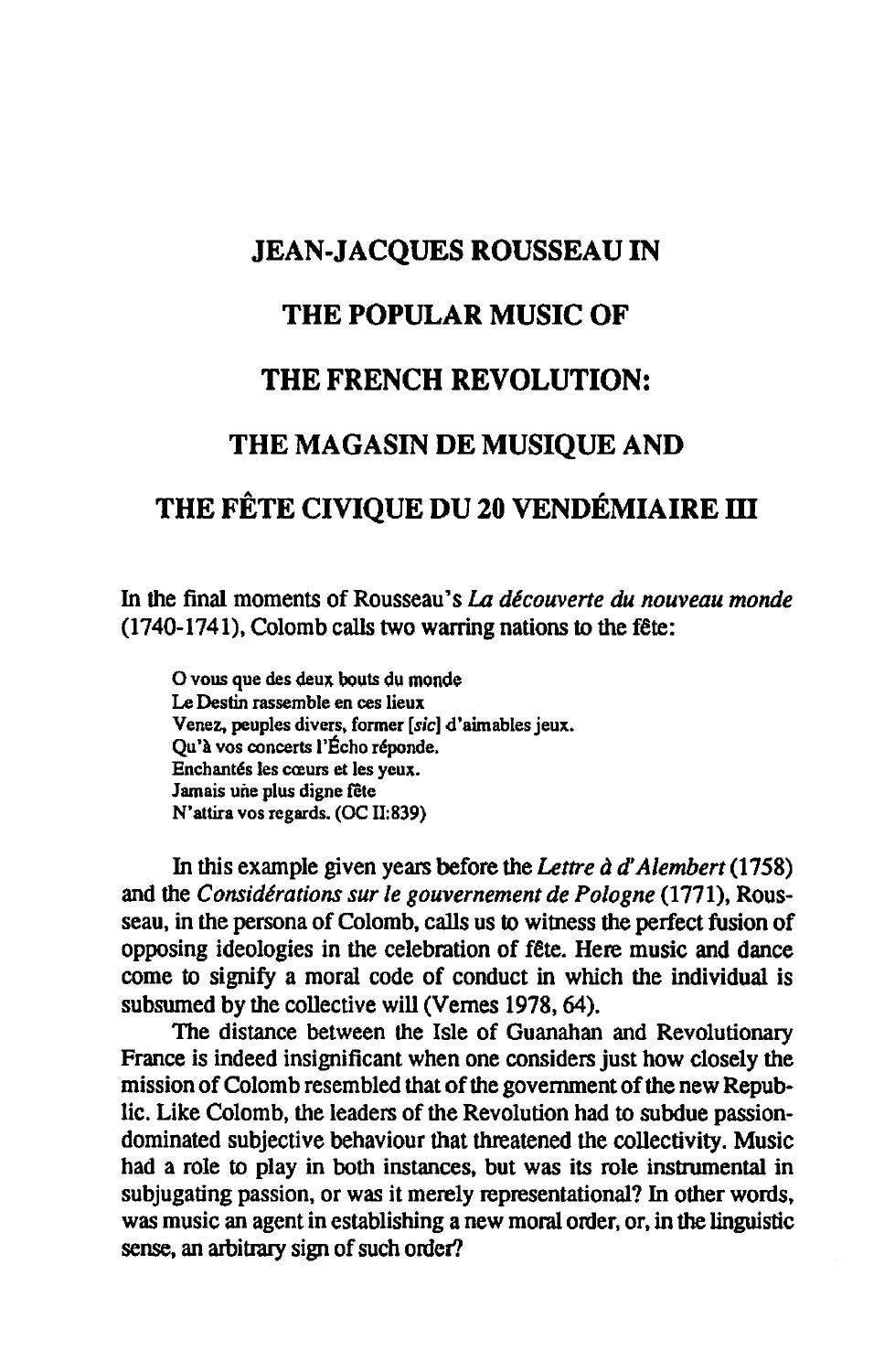As far as the leaders of the French Revolution were concerned, music was to be an integral part of all public ceremony. perhaps even its most important part (Ozouf 1975, 391). One need only tum to the *Affiches, annonces et avis divers* to discover the value these leaders assigned to the role of music in nation-building: $<sup>1</sup>$ </sup>

Quand un peuple se régénère par une grande révolution, il doit accueillir et protéger les arts qui aident à la faire réussir [...]. Parmi les arts qui suivent la marche des révolutions, concourent à leur progrès et se lient sans cesse à la prospérité publique, la Musique est sans contredit un de ceux dont l'influence est la plus marquée et le succès le moins incertain (Pierre 1895:39).

In the days following the Terror, music was assigned an instrumental role to play in founding the new Republic. The LaFayettes and the Robespierres of the Revolution had not forgotten the use to which ancient civilizations had put music. The *Moniteur* and the *Decade philosophique*  chronicled the powerful effects music was thought to have exercised on ancient civilizations (pierre 1895,37-38). Articles spoke about music as a "means" to be used to "purify", to "soften", to "fix public spirit"; a means to "inspire love of country" and "respect for the laws". Indeed, the faire causatif became intimately associated with music and fête during the Revolution. In fact, under Robespierre, music became one of the single most important tools for bonding the individual to the new volonté générale.<sup>2</sup>

There is no doubt that Rousseau would have been somewhat uneasy with the instrumental role assigned to music by the leaders of the Revolution. That Rousseau's own writings preclude a causal role for music in the shaping of behaviour can be demonstrated by comparing the articles on *musique* in the *Encyclopldie* and the *Dictionnaire.* Two aspects distinguish these articles: first of all, we find that in the later article written for the *Dictionnaire.* Rousseau added a considerable number of anecdotes documenting the effects of music. But more importantly, he also added a theory of imitation in which inflection and accent were identified as forces capable of affecting the human heart. While the anecdotes illustrate Rousseau's continued fascination with the theory of effects, the theory of imitation illustrates his attempt to destroy any direct causal link between music and behaviour. In the article in the

<sup>1.</sup> La Fayette himself often remarked that he owed more to the music of the Garde Nationale than to the bayonets of his soldiers (Dufrane 1927, 125).

<sup>2.</sup> During the Revolution, music and imagination were considered to be more effective keys to mass action than scientific reasoning (Donakowski 1977,44).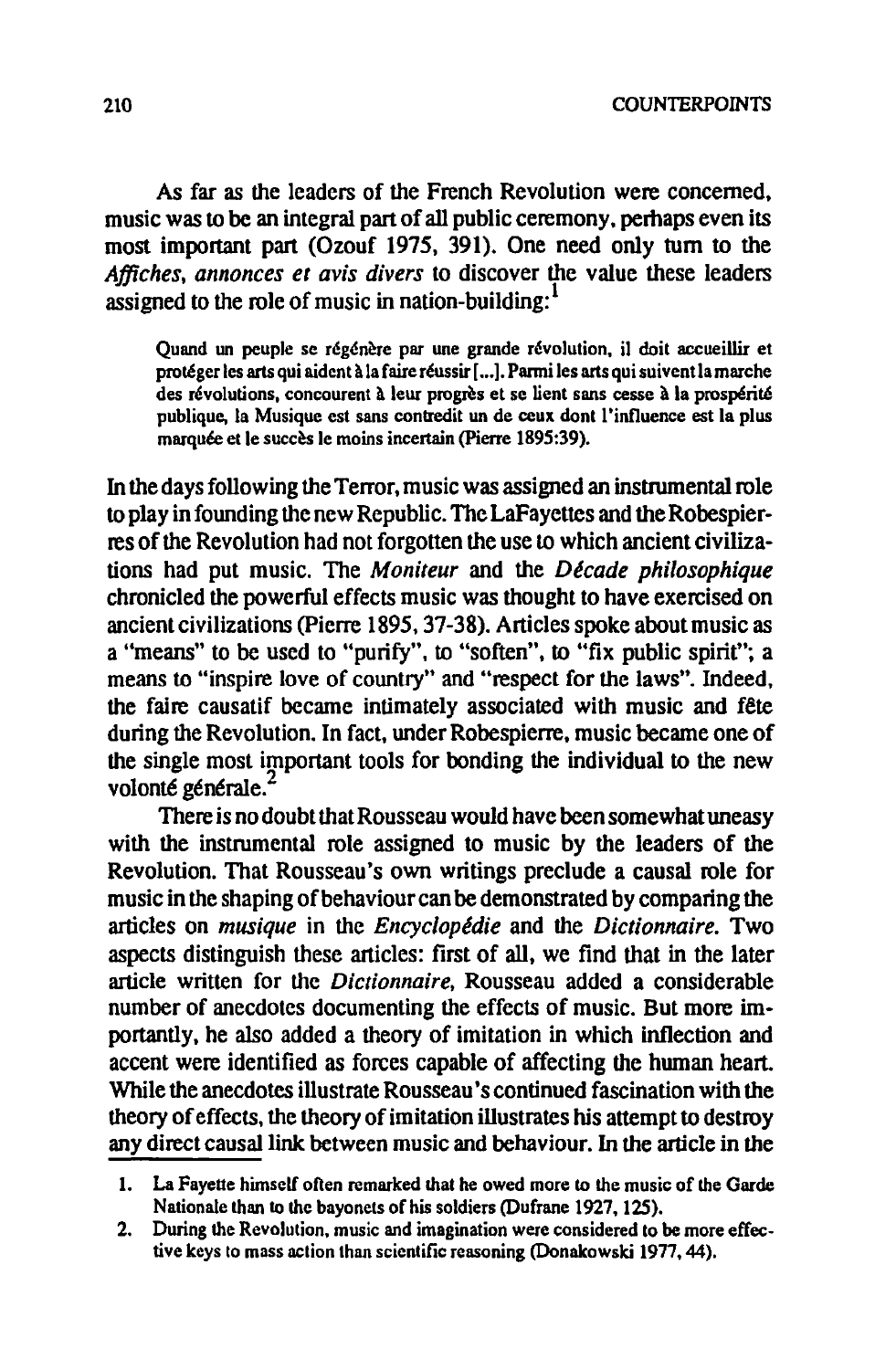*Dictionnaire.* Rousseau specifically precludes the premeditated use of music to modify behaviour.

On n'avait point trouvé de moyen plus efficace pour graver dans l'esprit des hommes les principes de la Morale & l'amour de la vertu; ou plutôt tout cela n'était point I'effet d'un moyen premedit6, mais de Ia grandeur des sentiments, & l'élévation des idées qui cherchaient par des accents proportionnés à se faire un langage digne d'elles. (Dictionnaire 1768:311)

For Rousseau, music was truly a language in the sense of a signifying system in which acoustical image was arbitrarily linked with ideas (concept). With Rousseau, music no longer attempts to mimic the natural world as in the classical aesthetic; rather, the relationship between sound and idea is interpreted by the composer. With Rousseau, music enters the realm of semiosis where a triadic relationship is established between sound as representamen. physical and psychological phenomena as objects, and ideas as interpretants. In the hands of the skilled composer sound and accent could therefore communicate concept, but as language, only within the bounds of conventional usage and understanding.

It was not one hundred per cent clear that the Convention understood this nuance in Rousseau's thought. Documents exchanged between various branches of government during the Revolution illustrate a certain degree of ambiguity concerning the definition of music as "agent" and the definition of music as "sign". Transitive verbs abound. In announcing the Fete del'Etre Supreme (June 8, 1794). the Convention solicited music capable of "evoking" memories dear to the Revolution. In their response to the announcement, musicians stated that their music would "propagate" Republican spirit. When it came to discussing the very means of celebrating the newly instituted fêtes décadaires, an article published by the *Journal des thedtres et des jeres nationales* described music as capable of "opening" Republican souls; as capable of "instilling" in the public the practice of sharing simple and innocent pleasures (Pierre 1895, 40).

If, in theory, the leaders of the French Revolution had falsely ascribed an instrumental role to music. in practice, music functioned within Revolutionary fête exactly as Rousseau would have theorized, for in fête, music became arbitrarily associated with image. Roger Barny draws our attention to the one aspect of fete that ties all its various

<sup>3.</sup> For an explanation of Rousseau's theory of imitation, see the letter addressed to d'Alembert and dated June 26.1754 (OC 1909. X:84).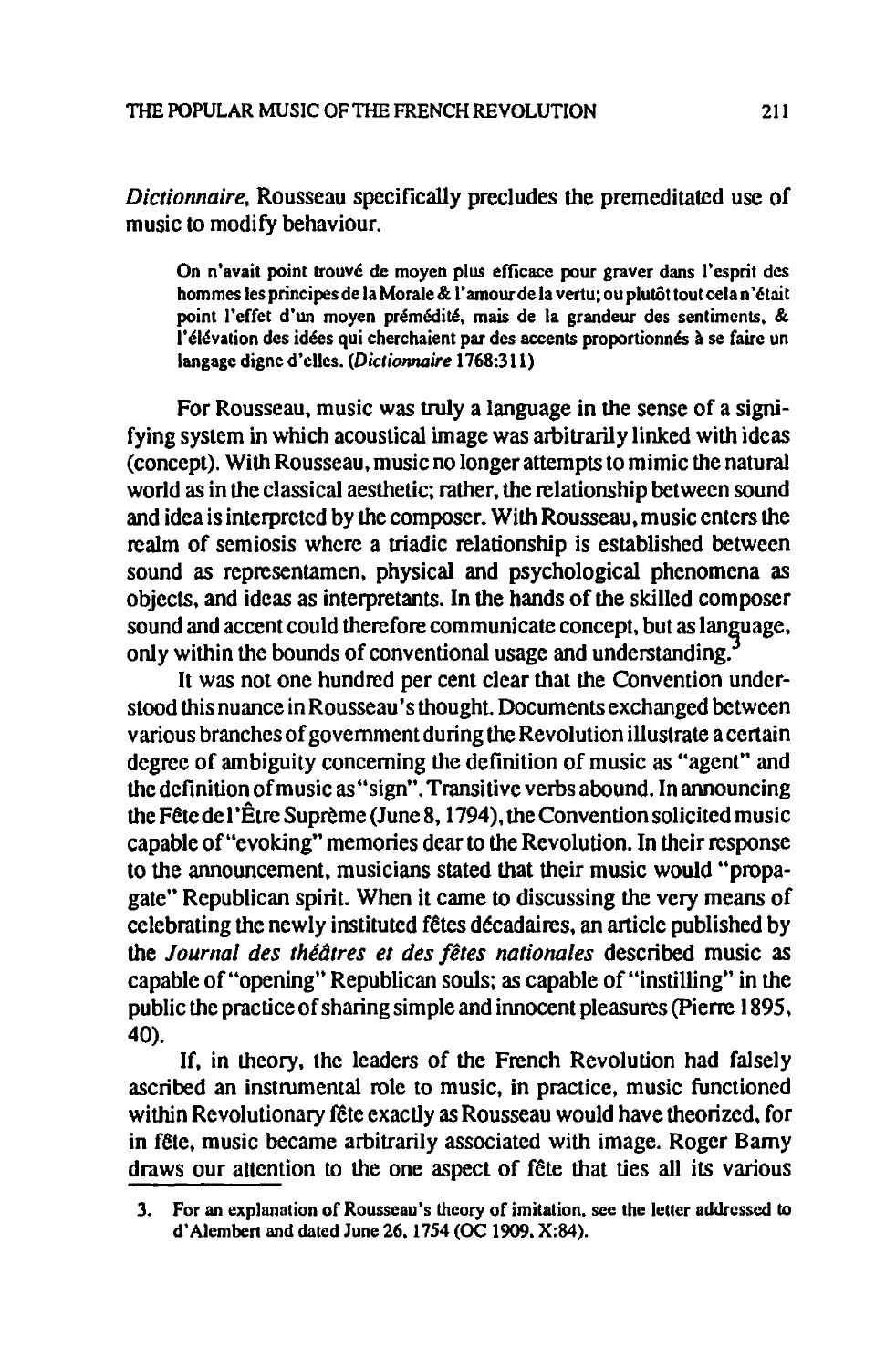212 COUNTERPOINTS

manifestations together, i.e., the presence, within the ritual of fête, of visual signs associated with the new liturgy (Barny 1986. 166). In fete. visual imagery symbolizes the reason for fete. It is visual imagery whose truth is transparent. whose meaning can be seized at a single glance. It is not the parade nor any particular distribution of spectators and participants that creates the ritual of fete. but rather the symbolic centre around which fete is celebrated. At the centre of fete is image. symbolic image that. much like a magnetic force. pulls other elements of fete, including music, into its orbit

Paule-Monique Vemes has described these centres as "centres prétextes. les causes occasionnelles autour desquels [sic] spontanément les danseurs s'élancent." (Vernes 1978, 68) Pretext, yes, but more than simple pretext, these centres are the loci of highly charged symbolic imagery upon which the very possibility of fête depends. The piquet couronné de fleurs around which the peasants dance in the Lettre à d' Alembert is not a gratuitous image; without it, or without some other symbol to take its place. fete can degenerate to become the locus of the nefarious passions of"jalousie" and "amour propre" described by Rousseau in the second *Discourse.* Here. assembled in small groups for the first time.

Chacun commença à regarder les autres et à vouloir être regardé soi-mme, et l'estime publique eut un prix. Celui qui chantoit ou dansoit le mieux; le plus beau, le plus fort, le plus adroit ou le plus éloquent devint le plus consideré, et ce fut là le premier pas vers l'ingalité, et vers le vice en même tems : de ces premières préférences nâquirent d'un côté la vanité et le mépris, de l'autre la honte et l'envie; et la fermentation causée par ces nouveaux levains produisit enfin des composés funestes au bonheur et 8 I'innocence. (DC III: 169.170)

What is to prevent such degeneration within fête? Imagery stronger than song and dance must be present; something of symbolic dimension must be given to be seen.<sup>4</sup>

Inspired by the writings of Jean-Jacques Rousseau. Robespierre insisted upon placing the citizens ofthe new Republic at the symbolic centre of fête conferring upon them alone the right to perform its

<sup>4.</sup> Ozouf points out the importance of these visual symbols: "Curieusement, la fete révolutionnaire paraît plus soucieuse de montrer au peuple... et de transporter sur des brancards des Libertés, des Histoires, des Philosophies, des Concordes, des Raisons, des Peuples, que de figurer la réalité, y compris la réalité révolutionnaire ... " (Ozouf 1975, 392).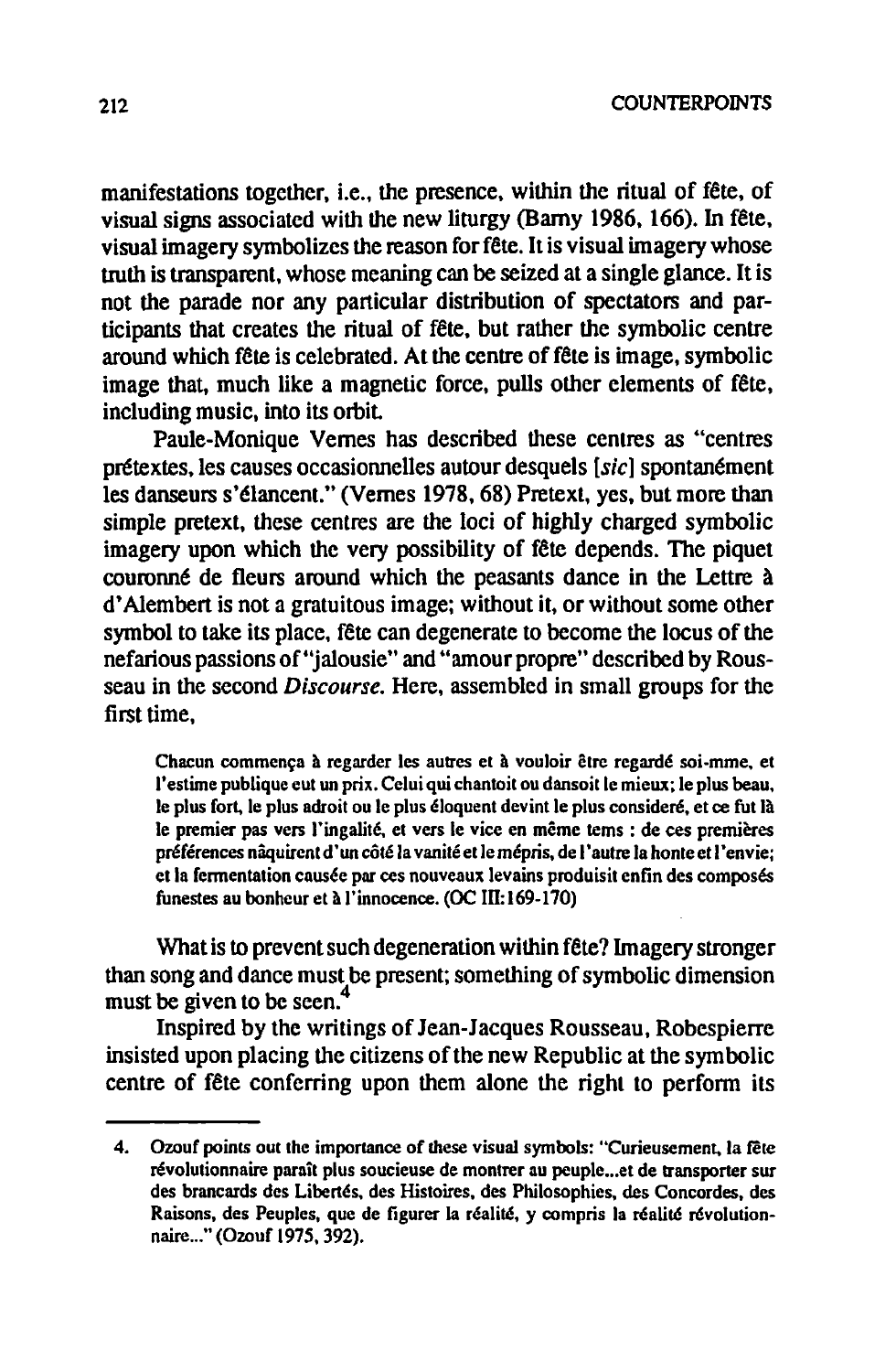music.<sup>5</sup> Thus, for the Fête de l'Être suprème (June 8, 1794), Robespierre demanded that the people execute the music: "...quant à l'exécution, elle doit avoir lieu, non par les artistes du théâtre, mais par les masses populaires" (Dufrane 1927:136). The musicians of the Institut national de musique concurred with Robespierre's vision.<sup>6</sup> Dufrane describes the activities of the days preceding the Fete de l'Être Suprème:

Le lendemain fut une journée mémorable dans l'histoire de la musique populaire. Méhul, Devienne, Dalayrac, Duvernoy, Lesueur, Chérubini — et cent d'autres parmi les moindres - se répandirent dans tout Paris, chacun dans la section qui lui était désignée, et en plein air, sur les places publiques, aux carrefours les plus animés, ils chantèrent tant et plus le petit choeur de Gossec, jusqu'à ce qu'ils l'eussentfaitretenirparlafoulequidevaitl'entonnersolennellementlelendemain. (Dufrane 1927:140) Et trois jours apres,l ... J il fut excute Ie matin, aux Tuileries, par 2400 choristes. (Dufrane 1927: 137)

On this occasion, it is the collectivity, the voice of the volonte générale singing in unison, that is given to be seen at the symbolic centre. In this instance, sound was interpreted by the image of unison; both referred to a value esteemed by the founders of the new Republic. But this relationship between sound and value was temporary, for during the course of the Revolution, many different images occupied the symbolic centre of fete. For each, new music was needed. With the ever increasing demand fornew music composed with specific fetes in mind, the number of original compositions required became enormous (Hellouin 1903, 38-39). A new institution sprang up to meet this need; as of September 1794, the responsibility for the musical organization of fete fell into the hands of the Magasin de Musique.

We can trace the origin of the Magasin de Musique back to La Fayette's Garde Nationale (cf. Figure 1). Bernard Sarrette, then a captain in the Garde Nationale. was a great lover of music. A witness to the very first examples of Revolutionary fete in the days immediately following the fall of the Bastille. Sarrette recognized the important role that music

*<sup>5.</sup>* "L'hornme est Ie plus grand objet qui soit dans la nature; et Ie plus magnifique de tous les spectacles, c'est celui d'un grand peuple assemblé....Combien il serait facile au peuple français de donner à nos assemblées un objet plus étendu et un plus grand caractère! Un système de fêtes bien entendu serait à la fois le plus doux lien de fraternité et le plus puissant moyen de régénération" (Robespierre III:176).

<sup>6.</sup> A letter composed and signed by several of the distinguished members of the Institut National de Musique attests to their agreement with Robespierre's vision (cf. Dufrane 1927, 139).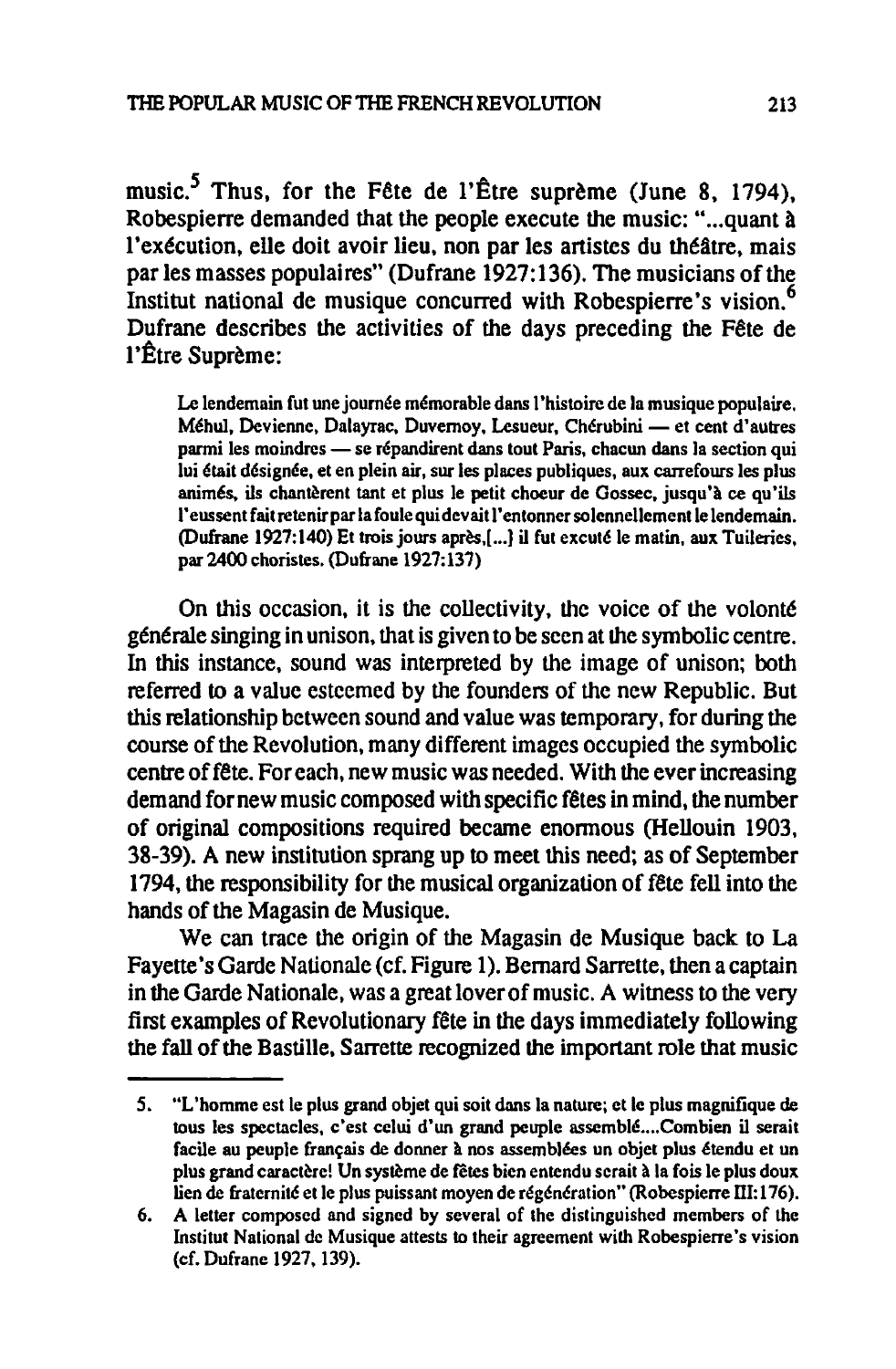#### Figure 1. Evolution of the Magasin de Musique

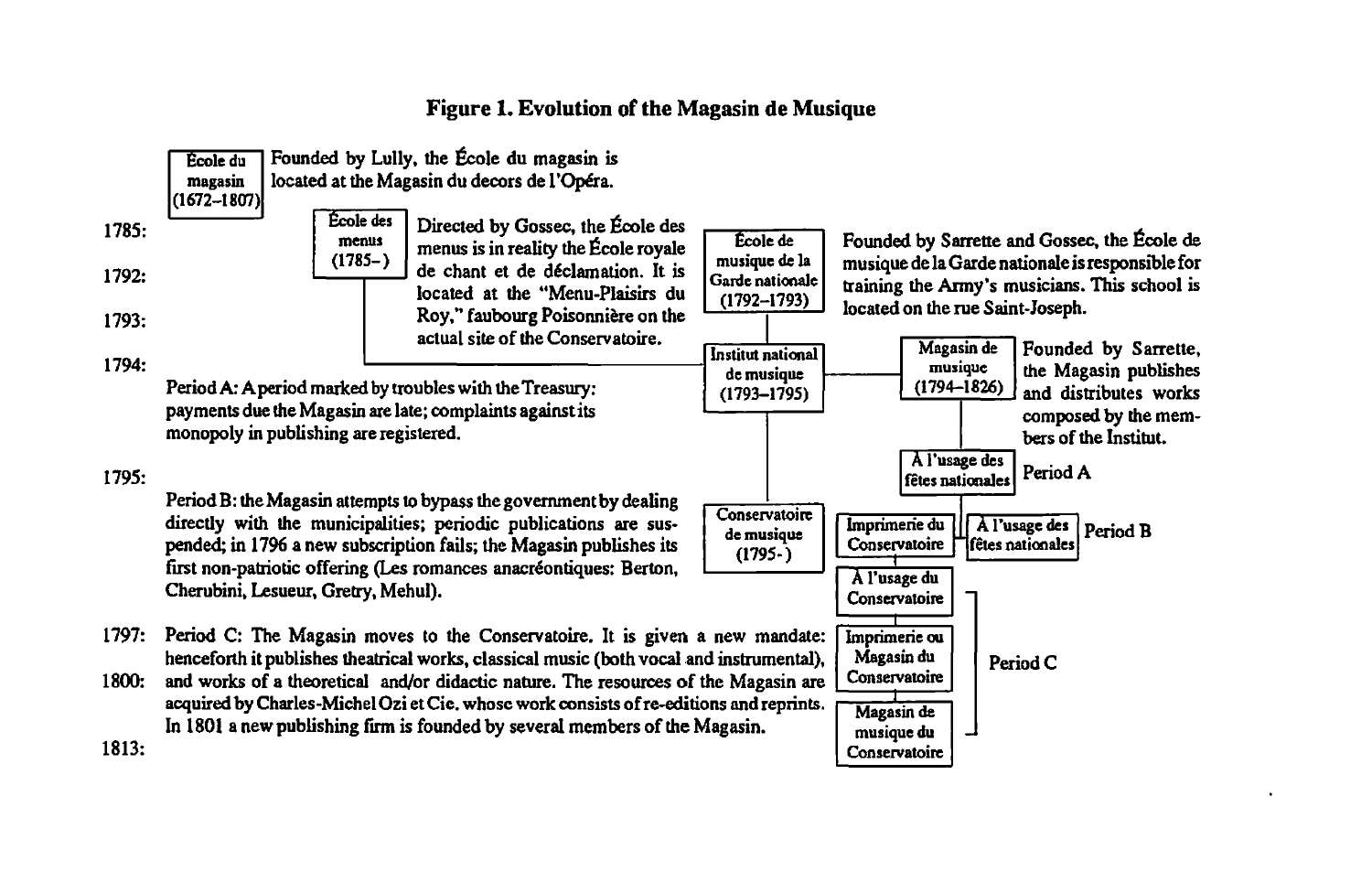would play in public celebration and to that end. assembled a musical group within the Garde Nationale. On September 27. 1789. at Notre Dame. during the consecration ceremonies of the flag of the Garde Nationale. La musique de Ia Garde Nationale. under the direction of Sarrette. assumed its functions. It was this musical wing of the Garde that became. in 1793. the Institut National de Musique. and then later in 1795. the Conservatoire National.

As for the Magasin. it was established several months before the execution of Robespierre (July 29. 1794). On February 11. Sarrette presented a petition to the Comire du Salut Public. proposing the fonnation of the Magasin (pierre 1895. 22-23). On February 15. 1794. in a decree issued by the Comité du Salut Public, the Magasin was officially founded. Its purpose was double. First of all. the Magasin would function as a clearing house. publishing all music destined for use in public ceremonies. As a society of editors and distributors. the Magasin would be able to assure that copyrights were respected (Hellouin 1903:58). Secondly. and more importantly. the Magasin was to control the selection and subsequent distribution of all music destined for use in public ceremony. thereby becoming the official musical voice of the Revolution (pierre 1895. 15). In order to attain this goal. the Magasin proposed the following plan: each month it would deliver to all 550 departments in France a collection of original music. The package was to contain one symphony, one hymn or patriotic chorus, one military march, one rondeau or quick step. and at least one patriotic song; in short 50 to 60 pages of new music composed specifically for the purpose of promoting Republican ideals (pierre 1895.16).

The Magasin delivered its first package in April of 1794. responding to a call issued by the Convention (pierre 1895. 32:n.l). With its first delivery ready to go, the Magasin sent a copy to the Comité du Salut Public. By April 9. additional copies were on their way to the 550 departments in France.<sup>7</sup> More deliveries followed throughout the ensuing months. If the goal was to promote the sharing of simple and innocent pleasure. the means used to reach the goal were quite often anything but simple and innocent. Rousseau would have perhaps been appalled to view the gradiose fetes written by Marie-Joseph de Chenier. composed by François Joseph Gossec, and staged by Jacques Louis

<sup>7.</sup> Having fallen out of favour with the Convention. Sarrette found himself temporarily confined to prison. Gossec. chief composer of the Magasin. assumed responsibility for the delivery. (cf. Hellouin 1903. 58-59).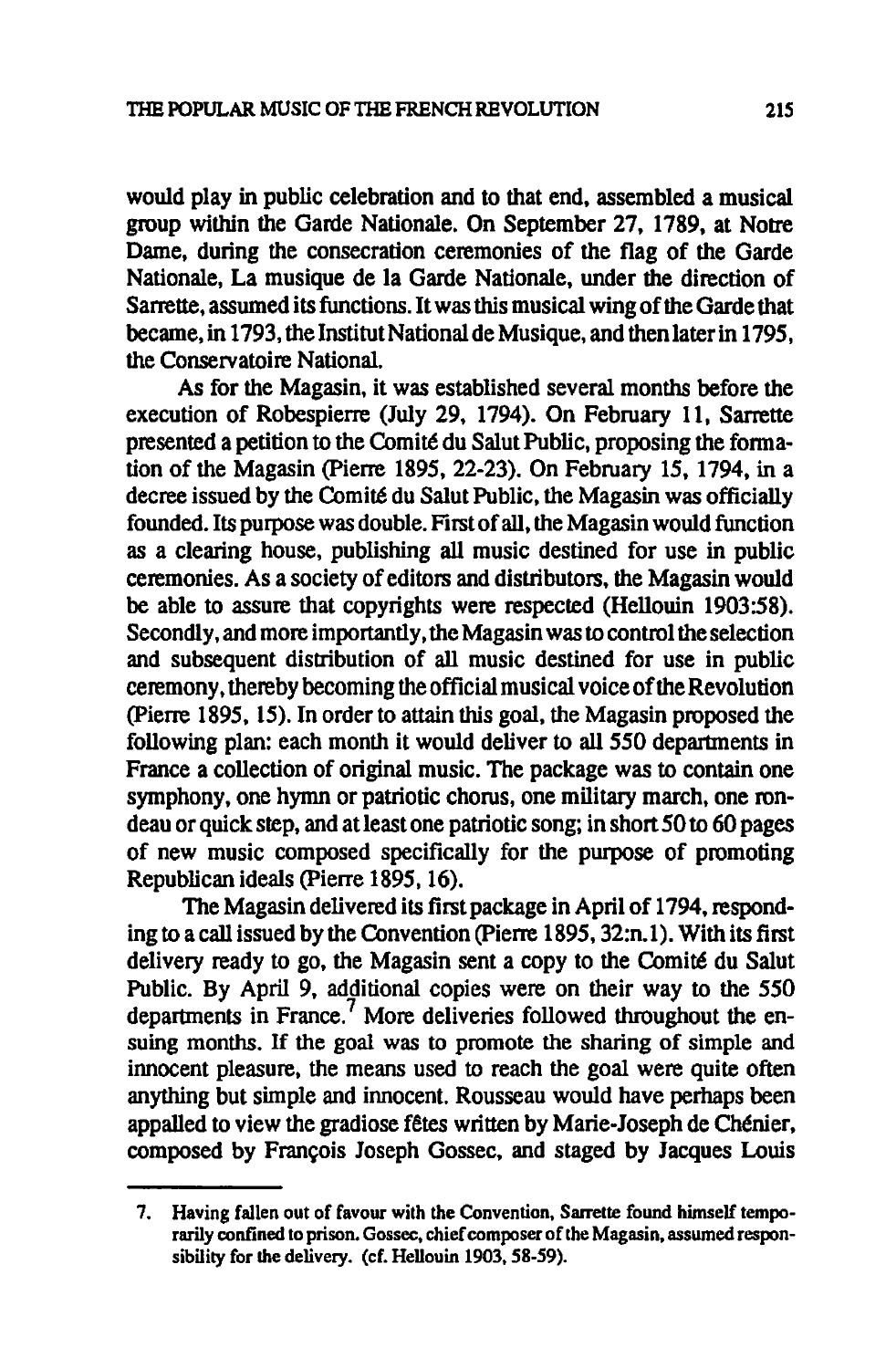David.<sup>8</sup> So far were they from the spontaneous kind of fête that had been pictured in the *Lettre* d *d' A/embert.* that they seemed in fact not to resemble fete at all. However. the nature of fete had changed after the death of Robespierre. With Robespierre silenced and the Terror subsiding. the celebrating mass yielded its place at the symbolic centre of fete to the nostalgic images upon which the new utopia was to be constructed.<sup>9</sup>

Thus it was that during this period. the ideas and utopian visions of Jean-Jacques Rousseau assumed their place at the symbolic centre of fete. Notsurprisingly. the name ofJean-JacquesRousseau figures prominently among the tiUes delivered by the Magasin de Musique during the month of September 1794. Two of these titles appear on the program of ceremonies organized on October 11, 1794 for the translation of Rousseau's remains to the Panthéon.<sup>10</sup> Because the music of Gossec and the poetry of Chénier so clearly illustrate the tone of fête during this period. it is to one of their Hymns that we now tum to illustrate the use of symbolic image within the fête.<sup>11</sup>

Although Gossec never crossed Rousseau's path. their lives are very curiously related. Born in Belgium, Gossec spent the first 17 years of his life studying and practising music in various churches. While a cantor in the cathedral in Antwerp. Gossec met some very influential persons who decided to send him to Paris with a letter of recommendation to Rameau. Rameau was so impressed with the talent of the young

<sup>8.</sup> An article that appeared in *France musicale* (1841. p.145) attests to the importance of the roles played by Gossec, Chénier, and David in the organization of public ceremonies: "La Révolution peut être comparée à un grand drame lyrique, paroles de M.-l. Chenier, musique de Gossee, decoration de David." (cf. Hellouin 1903, 40-41).

<sup>9.</sup> Ozouf underlines the use of these nostalgic images in fête: "Ce qui nous frappe au contraire, c'est la présence, dans le cérémonial qu'ils imaginent, de très vieux éléments, brassés et rebrassés." (cf. Ozouf 1975, 399).

<sup>10.</sup> The other work is the "Ode to lean-Jacques Rousseau" (words byDesorgues. m usic by L. Jadin). Pierre gives a complete list of the contents of the September delivery (cf. Pierre 1895, 127  $&$  133). Many other hymnes celebrating Rousseau were sung during this ceremony, but were not distributed by the Magasin. Among them are: "Air Republicain" (words by Piis, music by Gaveaux): "Hymne en l'honneur de J.-J. Rousseau" (words by Buard, fils); "Stances sur la translation de J.-J. Rousseau au Panthéon" (words and music by Porro); "Air des Visitandines" (words by Simien).

<sup>11. &</sup>quot;Insofar as the Terror may be said to have begotten a theater consonant with its doctrinal postulates, that theater resided in the fetes, the great pageants of 1793 and 1794, which David designed as 'tableaux vivants' marshaling all citizens into Iacobinism's social cosmos." (Brown 1980,75).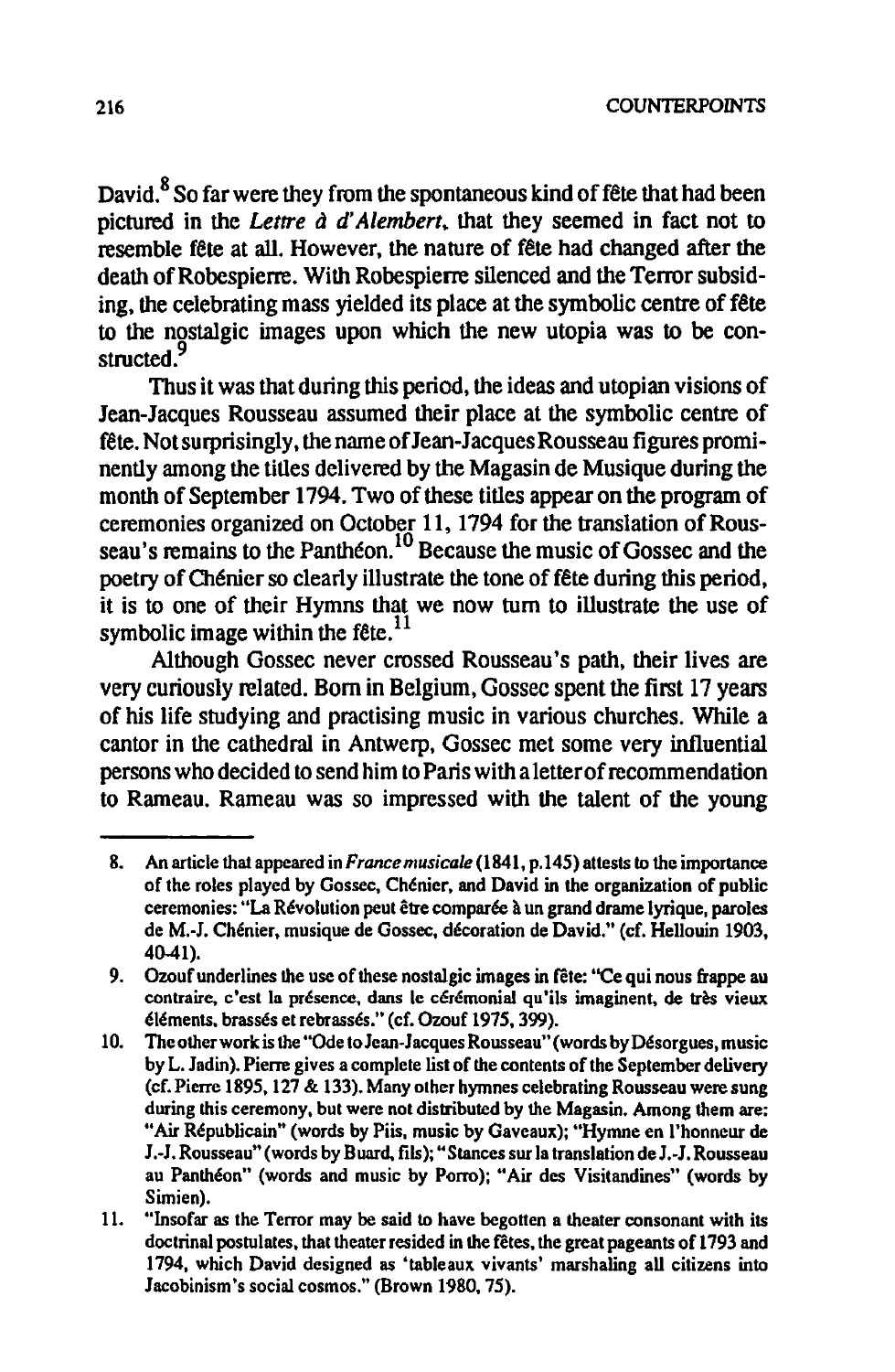Gossec, that he secured a place for him as conductor of La Poplinière's orchestra. the same orchestra that Rousseau had conducted years before on that woeful day when he had attempted so desperately to impress Rameau with excerpts from his Muses galantes. Although it is impossible to determine what influence Rousseau might have had upon Gossec. it is clear that Gossec was familiar with many of Rousseau's musical theories (Hellouin 1903. 159). It is not a fortuitous coincidence that when asked by Robespierre to compose the music for the Fête de l'Être Suprème. Gossec chose to use the enchastic mode which, as the *Journal* des théâtres et des fêtes pointed out at the time, was the mode which Rousseau had associated with the tranquil soul (Hellouin 1903, 153-154).

The circumstances surrounding the composition of the *Hymne a Jean-Jacques Rousseau* are somewhat curious. It appears that Gossec had been in bed with a very bad toothache at the time he was asked to compose the music for Rousseau's fête.<sup>12</sup> In a letter written October 8, four days before the fete was to take place. and addressed to the poet Coupigny, Gossec seemed to have been in rather ill humour:

Citoyen mon collaborateur (le poète Coupigny), je suis aussi malade d'une fluxion aux dents qui me tient depuis huit jours et qui m'oblige d'avoir la tête enveloppée de linge et de coton, et de garder par conséquent la maison ; malgré cela il m'a fallu composer la fête pour J.-J. Rousseau, qui aura lieu décadi prochain au Jardin National et de là au Panthéon. Pour cette fête, il m'a fallu passer encore trois nuits et cela provient de ce que les poètes sont toujours en retard, ainsi que les arrêtés et ordres des autorités constituées ... (Dufrane 1927, 144-145)

Gossec's composition was a long way from the kind of simple melodies supplied by other composers for the occasion. It was, in fact, a "véritable mise en scène" composed for chorus, orchestra, and soloists, the solo lines being sung by smaller groups of men and women within the larger chorus. There are in fact five groups, each responsible for a verse the text of which corresponds to the interests of the group concerned.

Jean Roussel gives a highly romanticized account of this fete in the opening pages of his book *Jean-Jacques Rousseau en France apres la Revolution* (1795-1830). His observations are based upon extracts from

<sup>12.</sup> According to Tiersot, the "Hymne a JJ. Roussenu" is not one of Gossec's better compositions. Tiersot seems to attribute this to Gosscc's toothache: "Au moins pour sa composition nouvelle, put-il disposer d'une délai de trois jours et trois nuits, avec le mal de dents par dessus le marché! Son Hymne à Jean-Jacques Rousseau ne compte d'ailleurs pas au nombre de ses meilleures productions." (Tiersot 1908, 203).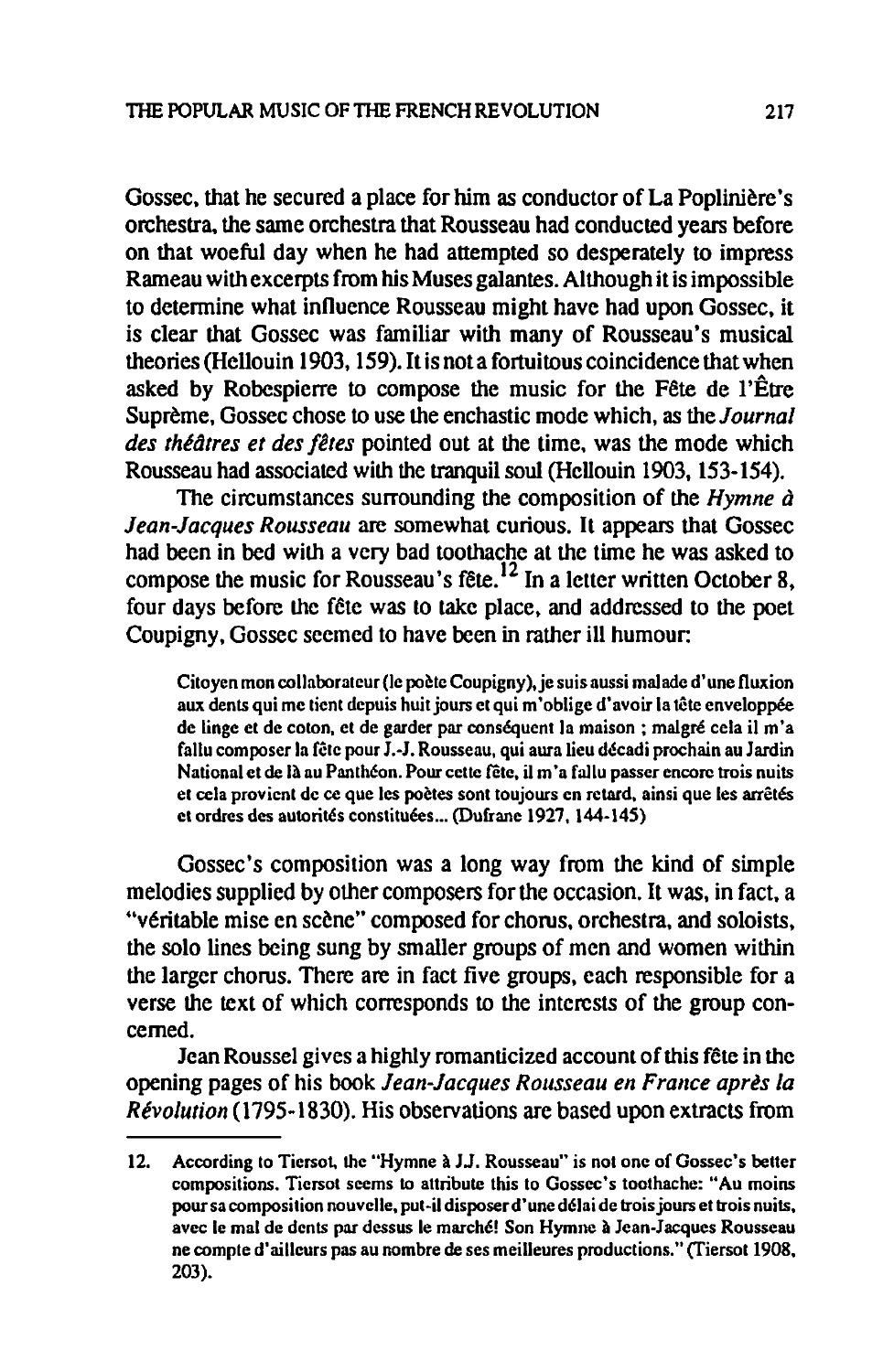#### Figure 2. Hymne à J.-J. Rousseau: chante au Pantheon Ie 20 Vendemiaire III

Musique de Gossec: Paroles de M.J. Chenier

| LES VIEILLARDS ET LES MÈRES DE FAMILLE<br>Tal qui d'Émile et de Sophie,<br>Dessinas les traits ingénus.<br>Oue de la nature avilie.<br>Rétablis les droits méconnus.<br>Éclaire nos fils et nos filles.<br>Forme aux vertus leurs jeunes cœurs,<br>Et rends hereuses nos familles.<br>Par l'amour des lois et des mœurs.          | l <sup>tro</sup> strophe |                                                                                                                                                                                 |
|-----------------------------------------------------------------------------------------------------------------------------------------------------------------------------------------------------------------------------------------------------------------------------------------------------------------------------------|--------------------------|---------------------------------------------------------------------------------------------------------------------------------------------------------------------------------|
| LES REPRESENTANTS DU PEUPLE<br>Ta main, de la terre captive<br>Brisant les fers longtemps sacrés<br>De sa liberté primitive<br>Trouva les titres égarés:<br>Le peuple s'armant de la foudre<br>Et de ce contrat solennel,<br>Sur les debris des rois en poudre<br>A posé son trône éternel.                                       | 2 <sup>e</sup> strophe   |                                                                                                                                                                                 |
| LES ENFANTS ET LES JEUNES FILLES<br>Tu délivras tous les esclaves:<br>Tu flétris tous les oppresseurs,<br>Par toi, sans chagrins, sans entraves,<br>Nos premiers jours son des douceurs.<br>De ce dont tu pris la défense<br>Recois les vœux reconnaissants;<br>Rousseau fut l'ami de l'enfance.<br>Il est chéri par les enfants. | 3 <sup>°</sup> strophe   | <b>CHŒUR</b><br>O Rousseau modèle des sages<br>Bienfaiteur de l'humanité,<br>D'un peuple fier et libre<br>Accepte les hommages.<br>Et du fond du tombeau<br>Soutiens l'égalité. |
| <b>LES GENEVOIS</b><br>Tu vois, près de ta cendre auguste,<br>Tes amis, tes concitoyens;<br>Philosophe sensible et juste<br>Nos oppresseurs furent les tiens:<br>Et, dans ta seconde Patrie.<br>Genève agitant son drapeau<br>Genève, ta mère chérie.<br>Chante son fils, le bon Rousseau.                                        | 4 <sup>e</sup> strophe   |                                                                                                                                                                                 |
| <b>LES JEUNES GENS</b><br>Combats toujours la tyrannie,<br>Que fait trembler ton souvenir;<br>La mort n'attend pas son génie,<br>Ce flambeau luit pour l'avenir;<br>Ses clariés justes et fécondes<br>Ont ranimé la terre en deuil:<br>Et la France au nom des deux mondes,<br>Répand des fleurs sur ton cercueil.                | S° strophe               |                                                                                                                                                                                 |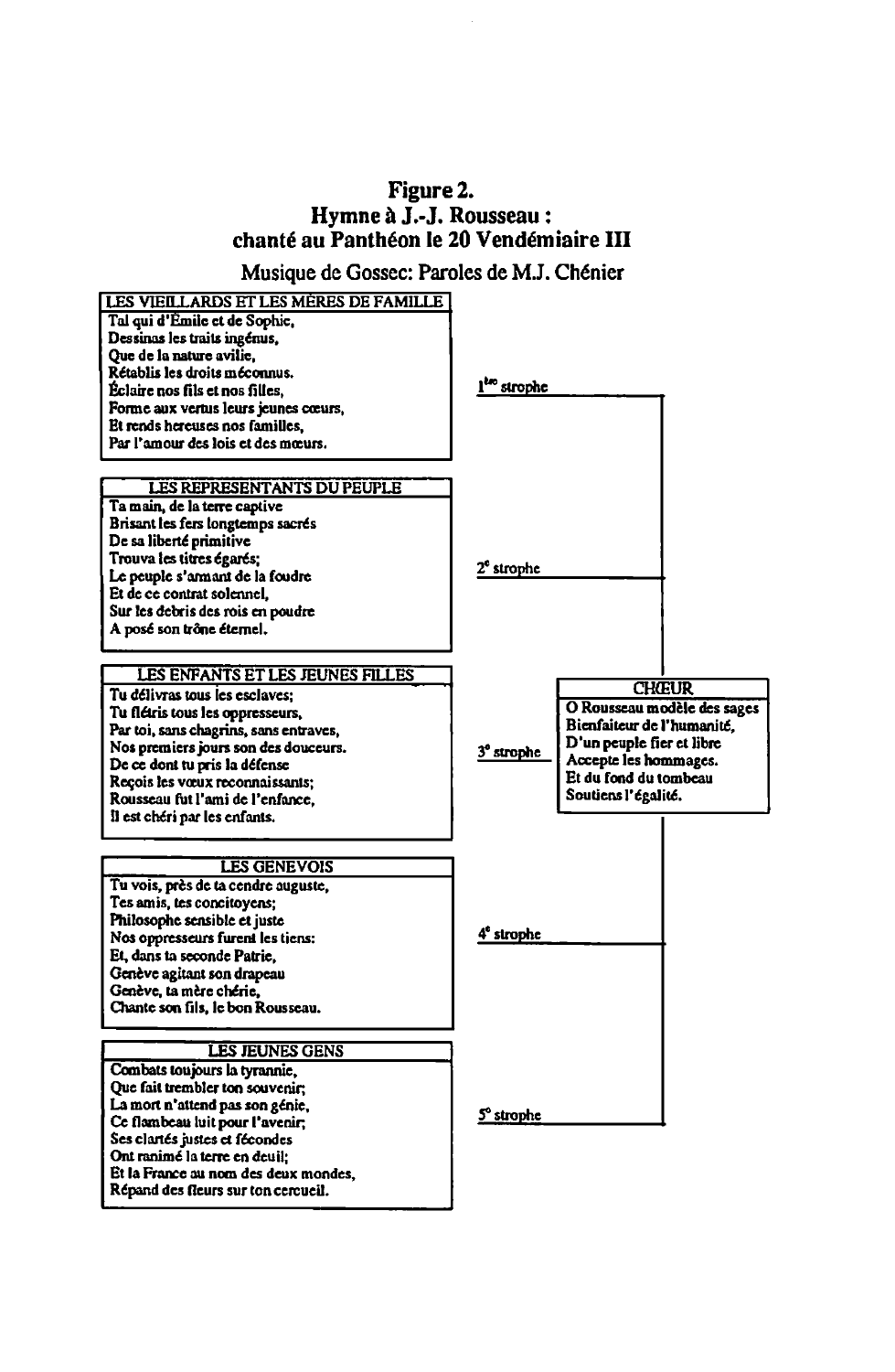a report filed by Ginguené, member of the Commission excutive du Comité d'Instruction publique, with which he mixes references to the idyllic examples of fete in the *Lettre* d *d' Alembert.* Roussel's conclusion is that the fête du 20 vendémiaire seemed to illustrate the *Lettre à* d' *Alembert.13* But this fete was far too grandiose to be likened in fact to anything pictured in the *Lettre.* The amount of planning that Lakanal put into its execution would preclude any comparison with a spontaneous gathering around a "piquet couronné de fleurs". $^{14}$ 

Roussel describes the scene:

Au Palais National (les ci-devant Tuileries), une ile avait ete amenagee au centre du grand bassin, avec douze peupliers de vingt pieds de haut. Le cercueil y reposa dans la nuit précédant la grande marche vers le Panthéon : la population parisienne qui vint a son tour veiller Iean-Iacques put croire que Ie site paisible d'Ermenonville [...] s'était transporté au cœur de la ville. Le lendemain, après un bref discours du président de la Convention, Cambacérès, un immense cortège se forma, des chars représentant les œuvres de Rousseau, [...] On chantait l'Hymne à J.-J. Rousseau de M.-J. Chénier, qui célébrait le « bienfaiteur de l'humanité ». Le char qui transportait Ie cercueil etail peint en «rouge national ». (Roussel 1972, 12)

It is difficult to imagine exactly how Gossec's Hymne was performed, but when one considers that floats represented Rousseau's different works and then looks at the disposition of performers in the Hymne. the picture becomes clear. Each of the five groups responsible for a verse in the Hymne can be associated directly with one or more of the major works of Rousseau. While Roussel neglects to give details concerning the floats, one can hypothesize. associating text and verse in the following scenario.

The first group (cf. Figure 2) is comprised of "les vieillards et les mères de famille"; its text refers directly to  $\hat{E}$ *mile* and to the importance of instilling young hearts with the love of virtue. The second group is comprised of"les representants du peuple"; echoing the concerns of the second *Discours* and of the *Contrat Social*, the text calls upon mankind to break the chains of tyranny. The third group is comprised of "les enfants et les jeunes fiUes". Here again the text seems to refer to *Emile*  as the singers acknowledge Rousseau's concern for the education of

<sup>13. &</sup>quot;La fête funèbre de vendémiaire semblait illustrer la Lettre sur les spectacles.... C'était ce bonheur-là que Paris ressentait." (Roussel 1972, 13).

<sup>14.</sup> As Roussel reports, Lakanal, organizer of the fête, presented his project 20 days before the appointed day. "Ordonnateur de la fête, Lakanal, vingt jours auparavant, avait présenté son projet en des termes qui avaient un caractère politique et social assez net...." (Roussel 1972, 14).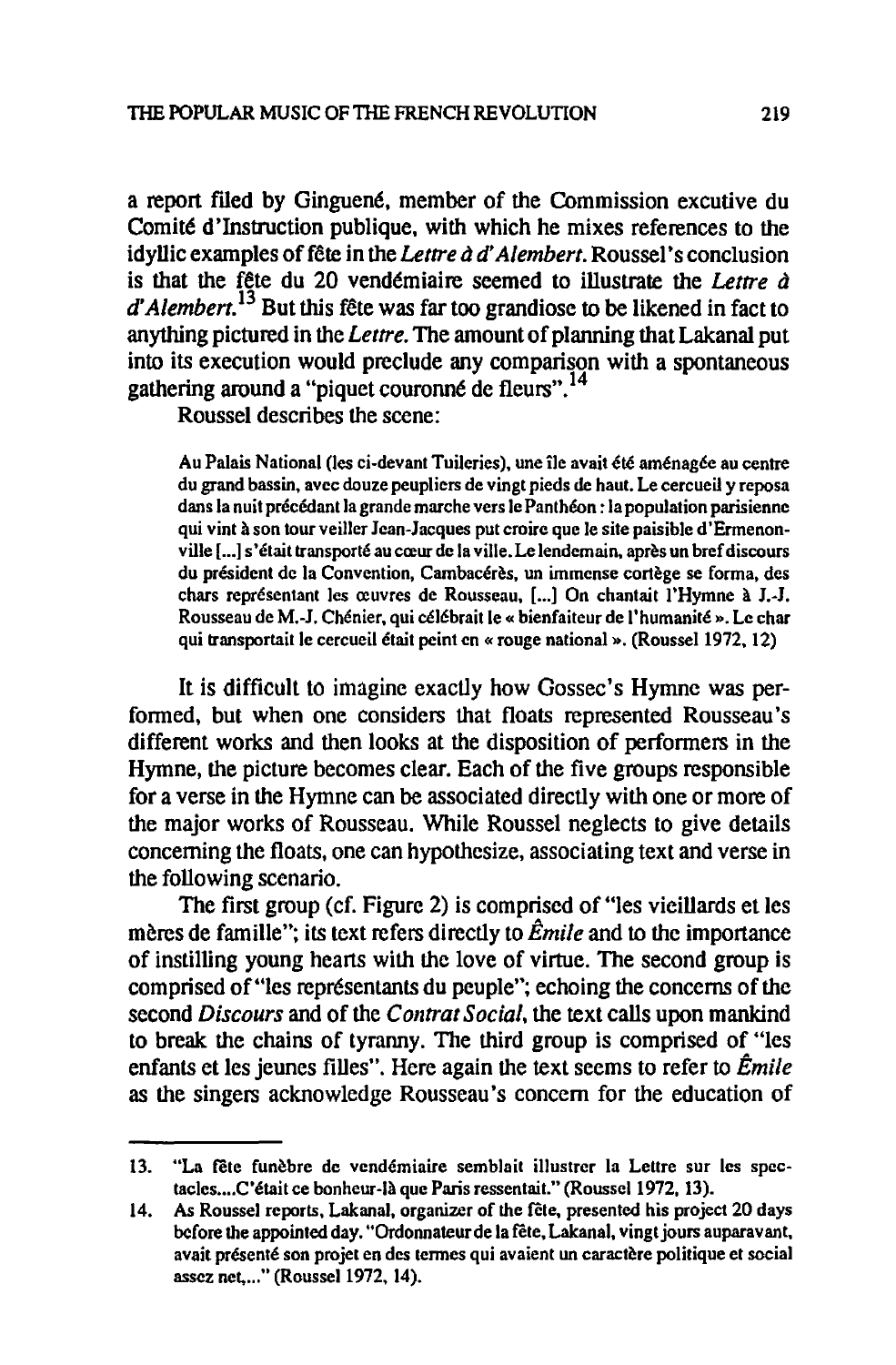children. The fourth group is comprised of "les Genevois"; its text confirms Rousseau's affinity with the Swiss people and might best reflect concerns expressed in the *Lettre à d'Alembert*. The fifth and final group is comprised of "les jeunes gens" who acclaim the dawn of a new age illuminated by the ideas of Rousseau. What better float for this group than one representing the *Contrat Social?* Between each verse, all voices join in the refrain exalting the glory of Rousseau, model to all men of wisdom and benefactor of all humanity who, from the bottom of his tomb, will sustain the Republican ideal of equality. The text of this "tableau vivant" is the work of Chenier; the music that of Gossec.

One can only imagine the effect of this hymn to Rousseau. It is doubtful that the various groups within the chorus appeared in theatrical attire, costume and makeup; more likely that each group was comprised of persons whose real age and condition corresponded exactly to those indicated by Ch6nier. This was not theatre in the sense of illusion imitating reality, but rather a true "tableau vivant" given for all to witness. A certain pomp and decoration was used, of course, but these were of a kind that Rousseau, writing his *Considerations sur Ie gouvernement de*  Pologne, would have approved:

Beaucoup de spectacles en plein air, où les rangs soient distingués avec soin, mais où tout le peuple prenne part également [...] (OC III:963) Ne négligez point une certaine decoration publique; qu 'eUe soit noble, imposante. el que lamagnificence soit dans les hommes plus que dans les choses. On ne sauroit croire à quel point Ie coeur du peuple suit ses yeux et combien la majeste du cezemonia1lui en impose. (OCill:964)

Should one speak of these great public ceremonies organized during the days of the Magasin in terms of anti-fête? I do not believe so. As Jean Ehrard has shown, fete is first and foremost commemorative, repetitive, and thus conservative, tending, even as it claims to revolutionize. to consolidate the existing order (Ehrard 1975,373). The fete civique organized to commemorate Rousseau, like all examples of fete, sought to freeze a moment in time, and then to present that moment as a symbol for the purpose of ideological indoctrination. In spite of all their sound, image, and movement. fetes are frozen symbolic "tableaux" which, as Jean Terrasse has pointed out "font saisir Ie moment ou l'essence se substitue à l'histoire escamotée au profit d'une vision idéaliste et mythique...." (Terrasse 1981, 49) It is the sarcophagus of Rousseau that occupies the symbolic centre of fête on the 20 vendémiaire, l'an III; around it dances the extended family of man; mothers, fathers,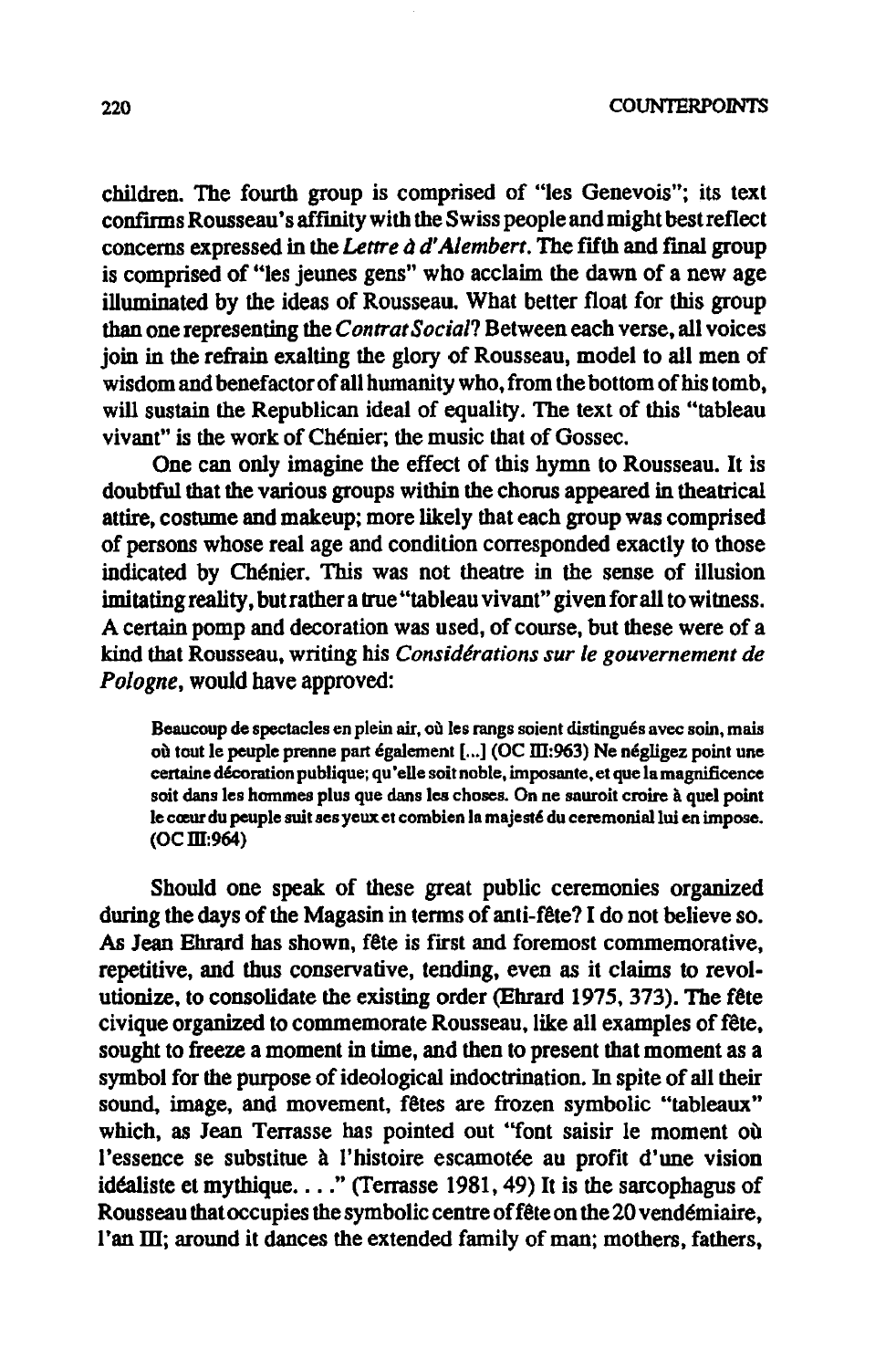children, persons old and young all engaged in the act of remembering, remembering that which was deemed important for Republicans not to forget. It is this scene that interprets the music of Gossec, that transforms it into a "langue digne de l'idée qu'elle cherche à représenter".

Whatever the perceived link between the musical ideas of Rousseau and the leaders of the Revolution, it is less important than the actual link. In the mythical reality reflected by the fête of the 20th vendémiaire, a new France held out a symbol and called its citizens to the dance.

Venez, peuples divers, former [sic] d'aimables jeux. Qu'à vos concerts l'Écho réponde. Jamais une plus digne fête N'attira vos regards. (OC II:839)

For the short period during which the République Française continued to require its services, the Magasin de Musique helped move the citizens of the new Republic down the long, ever so long road to Utopia.

> *Ronald P. Bermingham Sf. Francis Xavier University*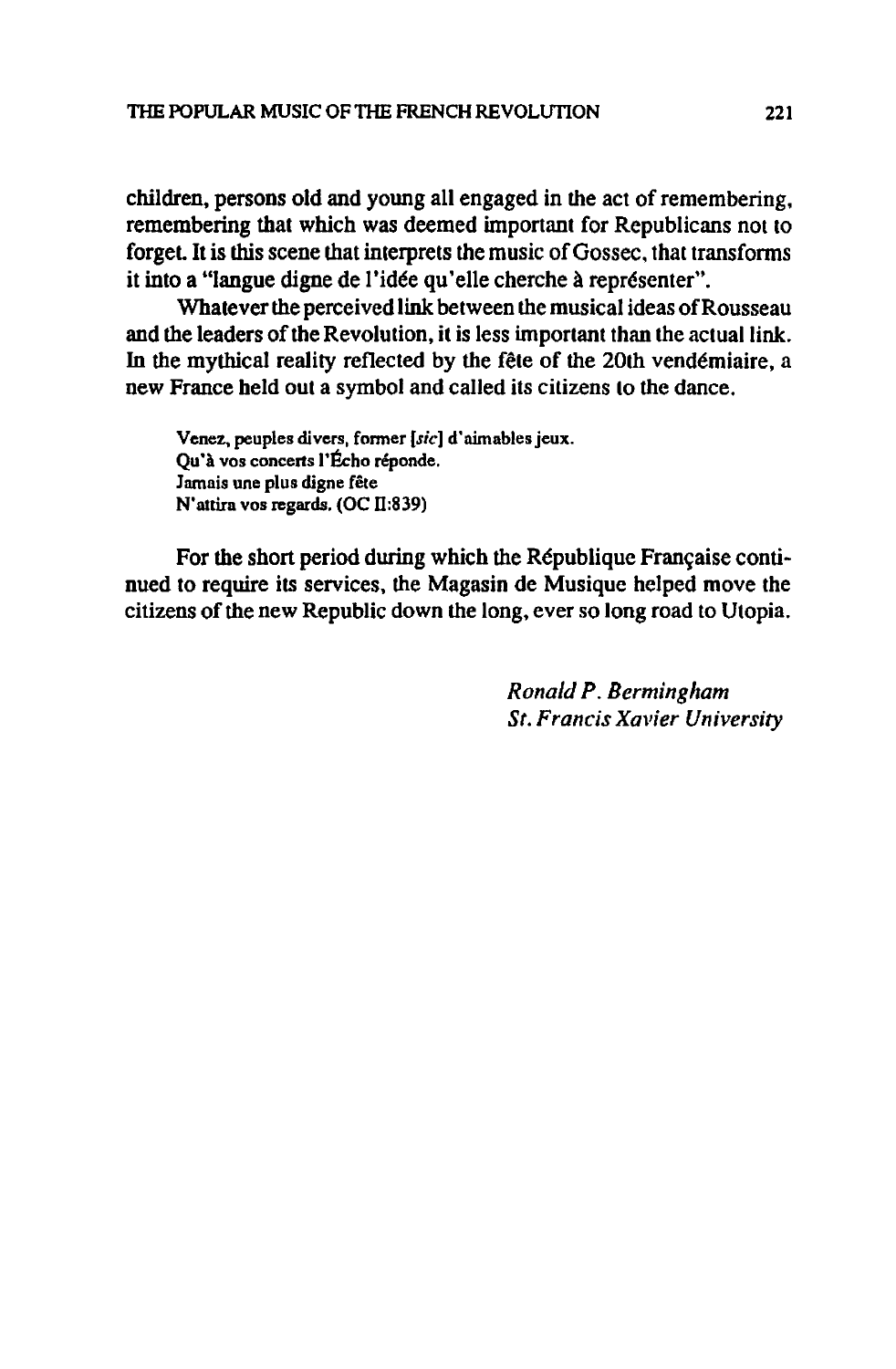#### **BmLIOGRAPHY**

- Barny, R. 1986. Rousseau dans la Révolution: le personnage de Jean-*Jacques et les dtbuts du culte revolutionnaire.* Oxford: The Voltaire Foundation.
- Brown, Frederick. 1980. *Theater and Revolution: the Culture of the French Stage.* New York: The Viking Press.
- Donakowski, Conrad L. 1977. *A Muse for the Masses: Ritual and Music in an Age o/Democratic Revolution 1770-1870* (1972). Chicago: The University of Chicago Press.
- Dufrane, Louis. 1927. *Gossec: sa vie. ses œuvres*. Paris: Librairie Fischbacher.
- Ehrard, Jean. 1975. "Les Lumières et la fête." *Annales historiques de la Revolution Fran,aise* 47 (paris: 1975): 356-374.
- Hellouin, Frédéric. 1903. *Gossec et la musique française à la fin du XVIII<sup>e</sup> siècle*. Paris: Librairie A. Charles.
- Hunt, Thomas Webb. 1967. The "Dictionnaire de musique" of Jean-*Jacques Rousseau.* Diss. North Texas State University.
- Lafarge, Catherine. 1977. "L'anti-fête dans 'Nouveau Paris' de L.S. Mercier." [in] *Les fêtes de la Révolution*. *éds.* Jean Ehrard et Paul Viallaneix. Paris: Société d'études robespierristes, pp. 503-523.
- Levron, Jacques. 1966. *La Révolution Française*. Paris: B. Arthaud.
- Ozouf, Mona. 1975. "La fête révolutionnaire et le renouvellement de l'imaginaire collectif." *Annales historiques de la Revolution fran- ,aise* 221.3 (1975): 385-405.
- Parker, Harold T. 1965. *The Cult of Antiquity and the French Revolutionaries.* New York: Octagon Books.